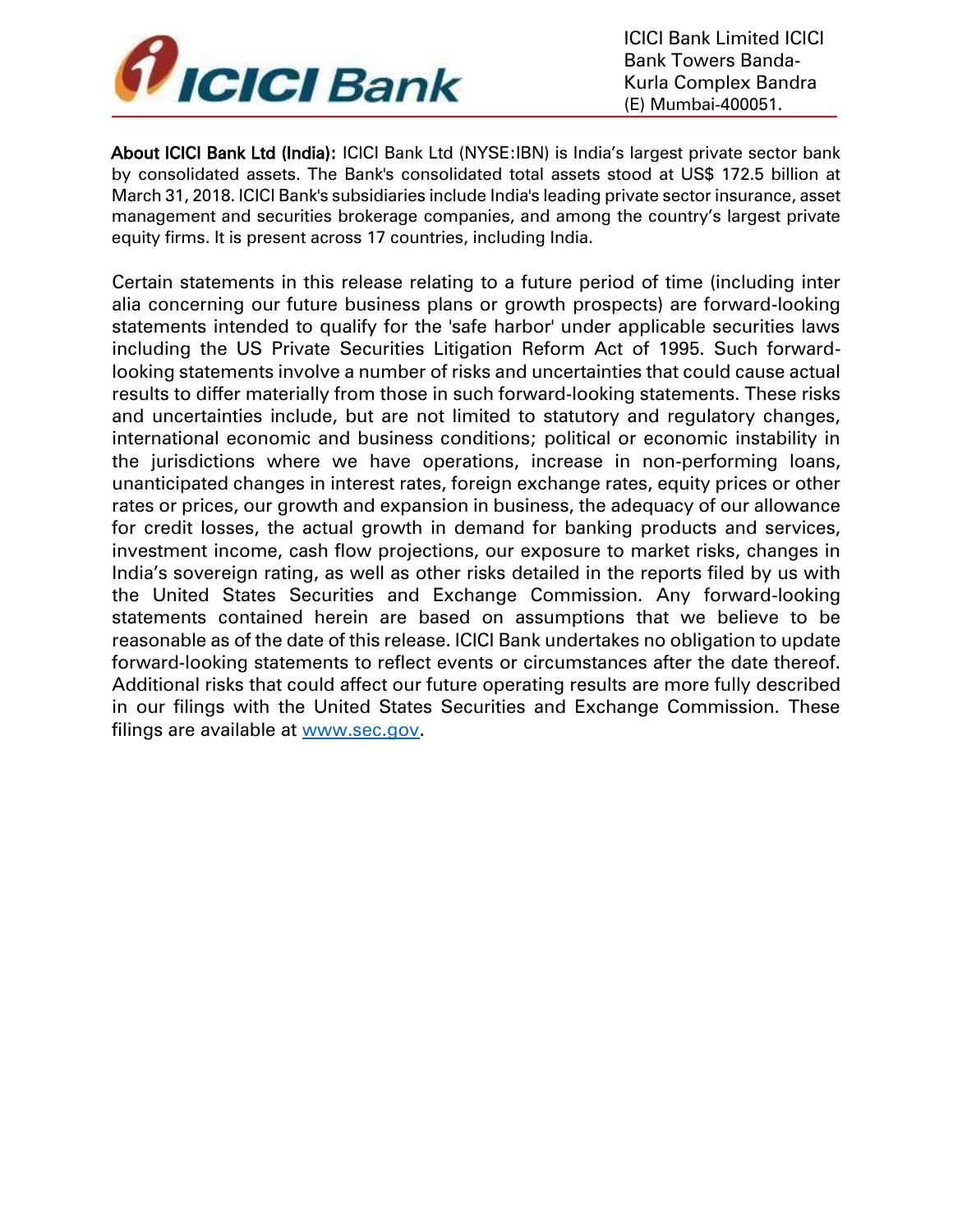

**About ICICI Bank Ltd:** ICICI Bank Ltd (NYSE:IBN) is India's largest private sector bank by consolidated assets. The Bank's consolidated total assets stood at US\$ 172.5 billion at March 31, 2018. ICICI Bank's subsidiaries include India's leading private sector insurance, asset management and securities brokerage companies, and among the country's largest private equity firms. It is present across 17 countries, including India.

ICICI Bank Limited ("ICICI Bank") is incorporated in India and regulated by the Reserve Bank of India ("RBI") and maintains its corporate office in Mumbai, India. The products and services provided by ICICI Bank are subject to product/service specific terms & conditions. Please familiarize yourself with the terms and conditions applicable, available at [www.icicibank.com](http://www.icicibank.com/)  [an](http://www.icicibank.com/)[d](http://www.money2india.com/) [www.money2india.com. Th](http://www.money2india.com/)e products and services are also subject to RBI rules/regulations, prevailing foreign exchange regulations & other applicable Laws. ICICI Bank reserves the right to modify/change all or any of the terms and conditions governing the products and services. ICICI Bank also reserves the right to discontinue the products and services without assigning any reasons whatsoever. Any references to timelines or service levels are only indicative and should not be construed to refer to any commitment by us or any other service provider.

The information contained in this document is not intended to nor should it be construed to represent that ICICI Bank provides any products or services in any jurisdiction where it is not licensed or registered or authorised to do so. The information provided herein is not intended nor should it be construed to represent that ICICI Bank is soliciting. The information provided herein is not intended for distribution to, or use by, any person in any jurisdiction where such distribution or use would be contrary to law or regulation. ICICI Bank and the "I man" logo are the trademarks and property of ICICI Bank.

**ICICI Bank Canada:** The overseas products and services are not the products and services of ICICI Bank Canada. The products and services are not eligible for or covered by deposit insurance of the Canada Deposit Insurance Corporation ("CDIC").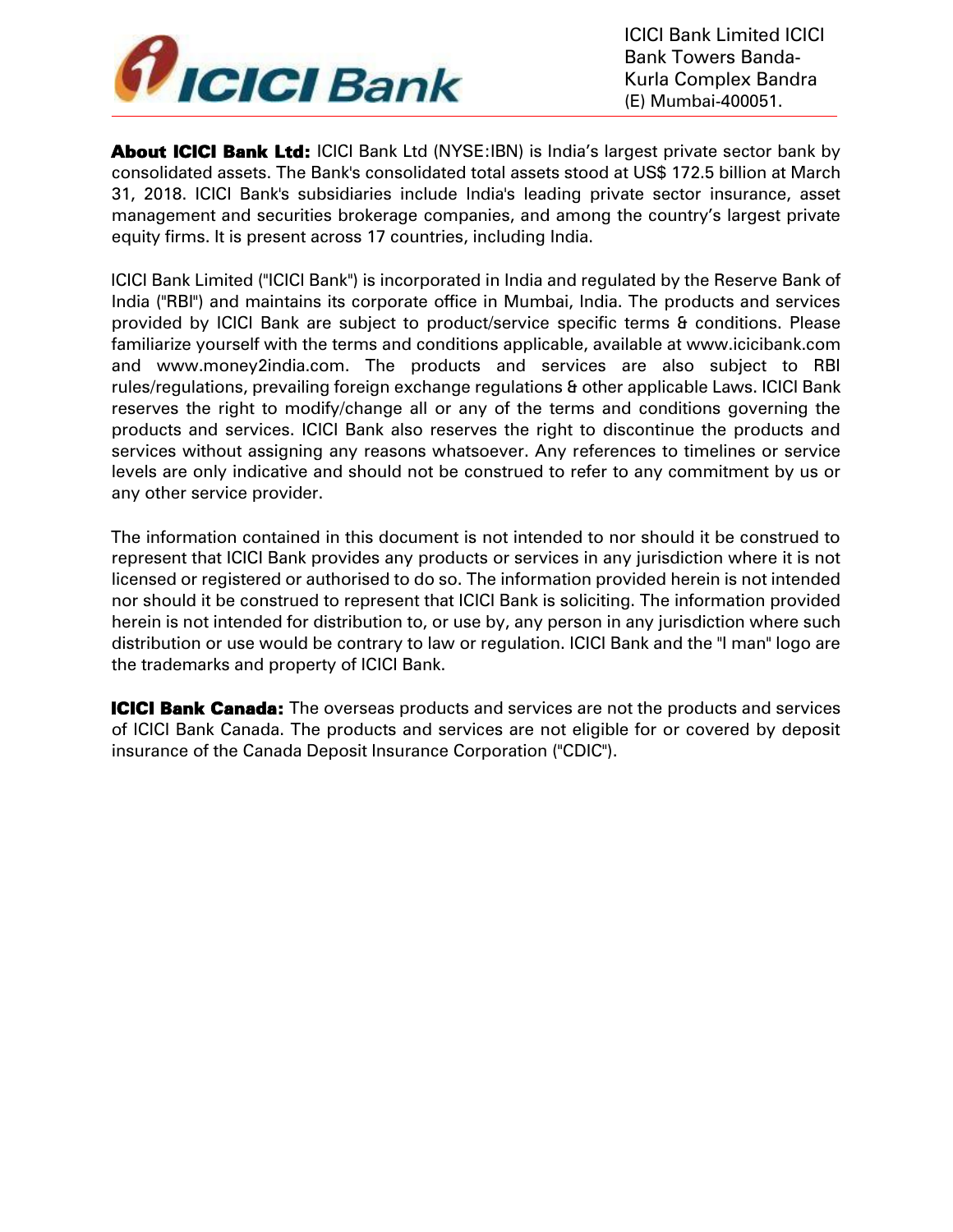

**About ICICI Bank Ltd: ICICI Bank Ltd (NYSE:IBN) is India's largest private sector bank by** consolidated assets. The Bank's consolidated total assets stood at US\$ 172.5 billion at March 31, 2018. ICICI Bank's subsidiaries include India's leading private sector insurance, asset management and securities brokerage companies, and among the country's largest private equity firms. It is present across 17 countries, including India.

ICICI Bank Limited ("ICICI Bank") is incorporated in India and regulated by the Reserve Bank of India ("RBI") and maintains its corporate office in Mumbai, India. The products and services provided by ICICI Bank are subject to product/service specific terms & conditions. Please familiarize yourself with the terms and conditions applicable, available at [www.icicibank.com](http://www.icicibank.com/)  [an](http://www.icicibank.com/)[d](http://www.money2india.com/) [www.money2india.com. Th](http://www.money2india.com/)e products and services are also subject to RBI rules/regulations, prevailing foreign exchange regulations & other applicable Laws. ICICI Bank reserves the right to modify/change all or any of the terms and conditions governing the products and services. ICICI Bank also reserves the right to discontinue the products and services without assigning any reasons whatsoever. Any references to timelines or service levels are only indicative and should not be construed to refer to any commitment by us or any other service provider.

The information contained in this document is not intended to nor should it be construed to represent that ICICI Bank provides any products or services in any jurisdiction where it is not licensed or registered or authorised to do so. The information provided herein is not intended nor should it be construed to represent that ICICI Bank is soliciting. The information provided herein is not intended for distribution to, or use by, any person in any jurisdiction where such distribution or use would be contrary to law or regulation. ICICI Bank and the "I man" logo are the trademarks and property of ICICI Bank.

**ICICI Bank Singapore:** The products and services mentioned herein are not the products and services of ICICI Bank Limited, Singapore Branch and not, therefore, regulated by the Monetary Authority of Singapore (MAS). The products and services are not subject to Singapore laws and are not eligible for or covered by Deposit Insurance Act 2005 of Singapore or the Singapore Deposit Insurance Corporation (SDIC).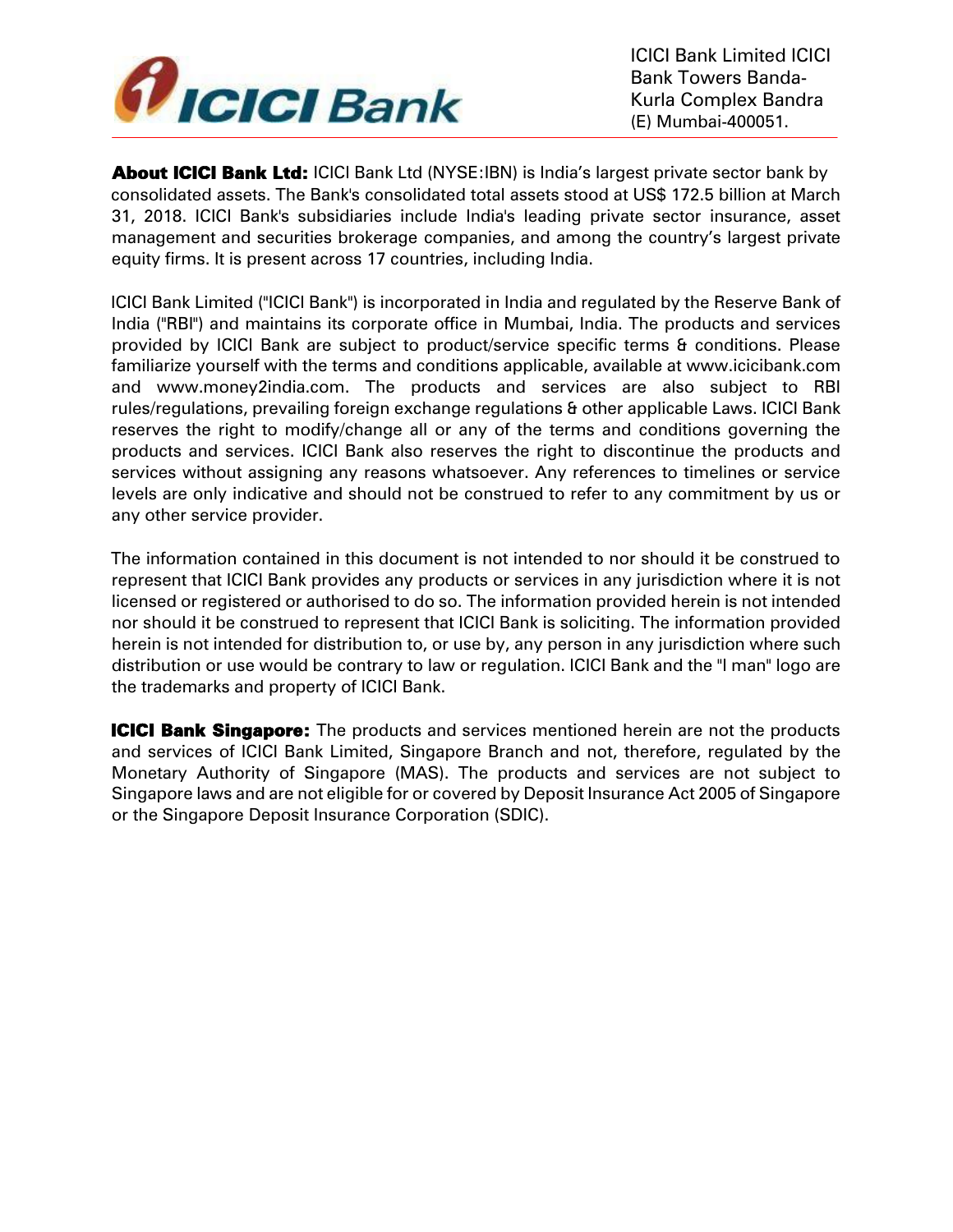

**About ICICI Bank Ltd:** ICICI Bank Ltd (NYSE:IBN) is India's largest private sector bank by consolidated assets. The Bank's consolidated total assets stood at US\$ 172.5 billion at March 31, 2018. ICICI Bank's subsidiaries include India's leading private sector insurance, asset management and securities brokerage companies, and among the country's largest private equity firms. It is present across 17 countries, including India.

ICICI Bank Limited ("ICICI Bank") is incorporated in India and regulated by the Reserve Bank of India ("RBI") and maintains its corporate office in Mumbai, India. The products and services provided by ICICI Bank are subject to product/service specific terms & conditions. Please familiarize yourself with the terms and conditions applicable, available at [www.icicibank.com](http://www.icicibank.com/)  [an](http://www.icicibank.com/)[d](http://www.money2india.com/) [www.money2india.com. Th](http://www.money2india.com/)e products and services are also subject to RBI rules/regulations, prevailing foreign exchange regulations & other applicable Laws. ICICI Bank reserves the right to modify/change all or any of the terms and conditions governing the products and services. ICICI Bank also reserves the right to discontinue the products and services without assigning any reasons whatsoever. Any references to timelines or service levels are only indicative and should not be construed to refer to any commitment by us or any other service provider.

The information contained in this document is not intended to nor should it be construed to represent that ICICI Bank provides any products or services in any jurisdiction where it is not licensed or registered or authorised to do so. The information provided herein is not intended nor should it be construed to represent that ICICI Bank is soliciting. The information provided herein is not intended for distribution to, or use by, any person in any jurisdiction where such distribution or use would be contrary to law or regulation. ICICI Bank and the "I man" logo are the trademarks and property of ICICI Bank.

**ICICI Bank UK PLC:** The products mentioned herein are not regulated by the UK Financial Conduct Authority (FCA) and Prudential Regulation Authority (PRA). Protections offered by the UK Financial Services Compensation Scheme (FSCS), will not apply. Please visit [www.money2india.com fo](http://www.money2india.com/)r rates and charges.

The product and/or service offered by ICICI Bank are not authorised and regulated by the Financial Conduct Authority (FCA) and Prudential Regulation Authority (PRA). In addition, protection offered by the UK Financial Services Compensation Scheme (FSCS), will not apply. Deposits in ICICI Bank, that are payable in India are protected by the Deposit Insurance and Credit Guarantee Corporation ("DICGC") upto a maximum of Rs 1,00,000 for each depositor. Any disputes arising out of the products and/or services mentioned herein or any information contained herein shall be governed by applicable Indian laws and regulations and shall be subject to the exclusive jurisdiction of the courts at Mumbai, India.

Paid up capital of ICICI Bank is INR 11.75 billion as on 31st March 2015.